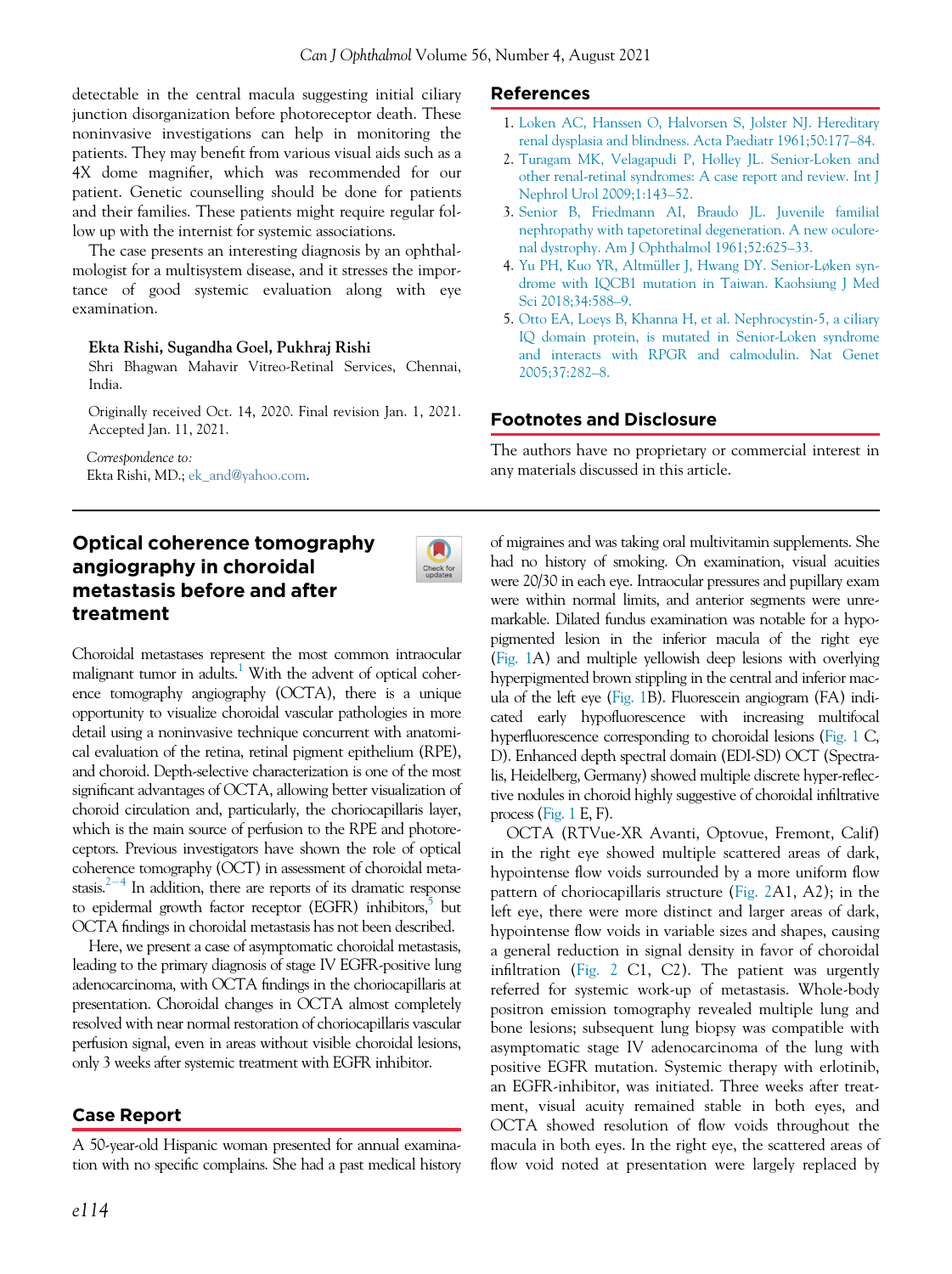#### Correspondence

<span id="page-1-0"></span>

Fig. 1—Fundus photos (A, B), fluorescein angiography (C, D), enhanced depth spectral domain optical coherence tomography (OCT) (E, F) at presentation. A hypopigmented lesion was noted in the inferior macula of the right eye (A) and multiple yellowish deep lesions with overlying hyperpigmented brown stippling was noted in the central and inferior macula of the left eye (B). In OCT, choroidal thickening with multiple hyper-reflective nodular lesions in intra-choroidal space and overlaying RPE irregularity and "shaggy" photoreceptors were notable in the inferior macula of the right eye (E). In the left eye, there were discrete hyper-reflective choroidal nodules suggesting infiltrative process in addition to patchy disruption of outer retina and subretinal fluid (F); In FA, a mild hyperfluorescence in late phase in inferior macula of the right eye (C) and an early hypofluorescence with increasing multifocal hyperfluorescence corresponding to choroidal lesions in the left eye was noted (D). En-face infrared images show location of OCT scans through lesions in E and F panels.

flow signals not only in the inferior macula where the lesion was noted, but also in the central foveal area that no visible lesions were seen in OCT ([Fig. 2B](#page-2-3)1, B2). In the left choroid, flow signals were even more significantly increased in the choriocapillaris compared with presentation, which is consistent with resolution of choroidal infiltrates. ([Fig. 2D](#page-2-3)1, D2)

#### Discussion

Choroidal metastases are the most common intraocular tumors in adults. The most common primary site of the can-cer is breast carcinoma in females and lung cancer in males.<sup>[1](#page-2-0)</sup> FA and indocyanine green angiogram have been traditionally used for characterization of choroidal metastasis and dif-ferentiation from other choroidal tumors or pathologies<sup>[1](#page-2-0)</sup>; OCT characteristics of choroidal metastasis have been described previously.<sup> $4-5$  $4-5$  $4-5$ </sup> OCTA enables evaluation of choroidal and retinal vascular pathology in more detail using a noninvasive technique. To our knowledge there is no report in English literature characterizing OCTA findings of choroidal metastasis.

Our patient was asymptomatic despite bilateral macular involvement at presentation. Macular OCTA revealed flow signal abnormalities in the Choriocapillaris of both eyes, including areas corresponding with choroidal lesions on exam. These abnormalities could be described as large areas of dark hypointense flow voids in variable sizes and shapes causing a general reduction in signal density in CC suggestive of an infiltrative process. The areas of abnormal flow correlated with choroidal nodules in B-scan, particularly in the inferior macula of the left eye where hypointense flow voids were more prevalent. Three weeks after initiation of erlotinib immunotherapy, OCTA showed significant resolution of flow voids throughout the central macula in both eyes, resulting in more homogeneous signal and thus blood flow in the choriocapillaris. Interestingly, we noticed increase of CC blood flow signal even in the central fovea in the right eye, and microscopic flow voids resolving even though there were no visible lesions on OCT B-scan, indicating that subclinical micro-metastases were likely present [\(Fig. 2](#page-2-3) A1, A2, B1, B2). Superficial and deep retinal capillary plexus showed normal flow pattern before and after the treatment.

Here, we present a case of lung adenocarcinoma with clinical signs of choroidal metastasis, exhibiting OCTA findings indicative of flow voids in CC highly suggestive of an infiltrative process, even in areas without choroidal lesions in structural OCT. The OCTA choriocapillaris flow changes almost completely resolved with near normal restoration of choriocapillaris vascular architecture 3 weeks after systemic treatment with epidermal growth factor receptor inhibitor, even in areas of subclinical choroidal lesions likely representing micrometastasis. Our hypothesis is that reduced signals are more likely owing to mass effect from the metastasis rather than direct infiltration of the choriocapillaris or vascular steal effect.